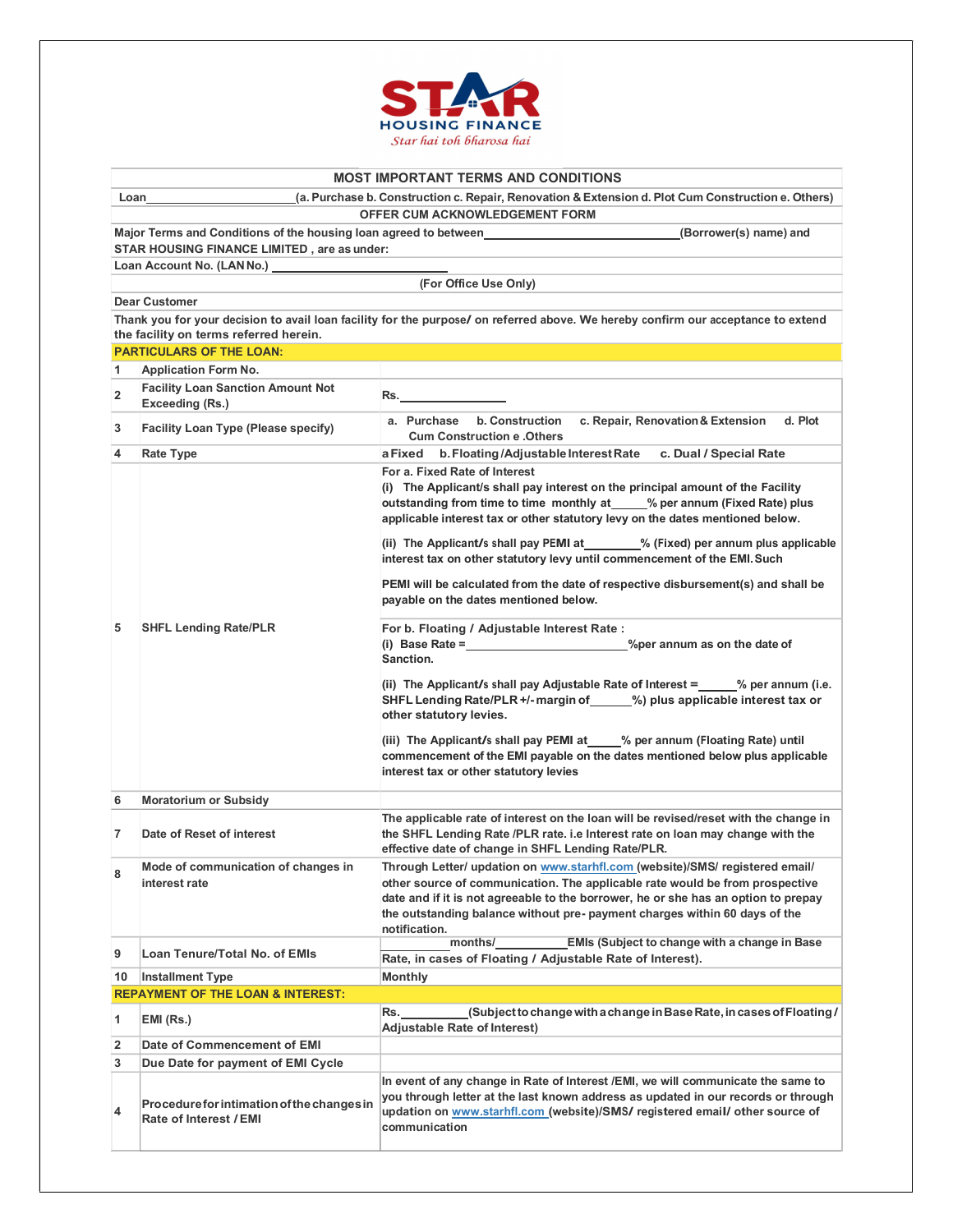| <b>INSURANCE OF THE PROPERTY AND THE BORROWER(S):</b>                           |                                                                                                                                                                                                                                                                                                                                                                                                                                                                                                                                                                                                                                                                                                                                   |
|---------------------------------------------------------------------------------|-----------------------------------------------------------------------------------------------------------------------------------------------------------------------------------------------------------------------------------------------------------------------------------------------------------------------------------------------------------------------------------------------------------------------------------------------------------------------------------------------------------------------------------------------------------------------------------------------------------------------------------------------------------------------------------------------------------------------------------|
| <b>Insurance of the Borrower</b>                                                | Requirement: To Ensure and Protect the Life of Borrower<br>Features : Life Coverage of the Insured                                                                                                                                                                                                                                                                                                                                                                                                                                                                                                                                                                                                                                |
| $\overline{2}$<br><b>Insurance of the Property</b>                              | Requirement: To Ensure that Property offered as security to be insured against the<br>losses arised due to earthquake, fire, flood, explosion, storm, tempest etc. Features<br>To Indemnify the losses arised due to earthquake, fire, flood, explosion, storm,<br>tempest etc.                                                                                                                                                                                                                                                                                                                                                                                                                                                   |
| <b>FEES AND OTHER CHARGES:</b>                                                  |                                                                                                                                                                                                                                                                                                                                                                                                                                                                                                                                                                                                                                                                                                                                   |
| UPFRONT CHARGES (CHARGES BEFORE DISBURSEMENT)                                   |                                                                                                                                                                                                                                                                                                                                                                                                                                                                                                                                                                                                                                                                                                                                   |
| <b>Processing Charges</b>                                                       | 2% + GST (on the sanctioned value) to be collected before disbursement or<br>deducted at the time of disbursement                                                                                                                                                                                                                                                                                                                                                                                                                                                                                                                                                                                                                 |
| Non Postal Stamp / Stamp Duty                                                   | As applicable law of the state                                                                                                                                                                                                                                                                                                                                                                                                                                                                                                                                                                                                                                                                                                    |
| Non-encumbrance Certificate / Search<br>Report                                  | As per actual                                                                                                                                                                                                                                                                                                                                                                                                                                                                                                                                                                                                                                                                                                                     |
| <b>Valuation/Technical Fee</b>                                                  | As per actual                                                                                                                                                                                                                                                                                                                                                                                                                                                                                                                                                                                                                                                                                                                     |
| <b>CERSAI: At the time of Disbursement:</b>                                     | Rs. 250/-+ GST (for loans>5 Lacs) and;                                                                                                                                                                                                                                                                                                                                                                                                                                                                                                                                                                                                                                                                                            |
| <b>Creation of Charge</b>                                                       | Rs. 500/-+ GST (for loans<5 lacs)                                                                                                                                                                                                                                                                                                                                                                                                                                                                                                                                                                                                                                                                                                 |
| Log in fee (Non Refundable)                                                     | Rs. 3500/- (incl. GST)                                                                                                                                                                                                                                                                                                                                                                                                                                                                                                                                                                                                                                                                                                            |
| <b>CUSTOMER SERVICE CHARGES</b>                                                 |                                                                                                                                                                                                                                                                                                                                                                                                                                                                                                                                                                                                                                                                                                                                   |
| CERSAI: At the time of Modification of                                          | Rs. 100/-+ GST (for loans>5 Lacs) and;                                                                                                                                                                                                                                                                                                                                                                                                                                                                                                                                                                                                                                                                                            |
| Charge (in case of Top Up)                                                      | Rs. 50/-+ GST (for loans<5 lacs) or as per the charges levied by CERSAI                                                                                                                                                                                                                                                                                                                                                                                                                                                                                                                                                                                                                                                           |
|                                                                                 | Part-Prepayment/Foreclosure of Home Loan on Variable/Floating rate of                                                                                                                                                                                                                                                                                                                                                                                                                                                                                                                                                                                                                                                             |
| <b>Prepayment Charges</b>                                                       | Interest: No prepayment Charges.<br>Part- Prepayment/ Foreclosure of Home Loan on fixed rate of interest: No<br>Prepayment charges, if loan is foreclosed through own source.<br>However if the payment is made by borrowing from a bank/HFC/NBFC and/ or a<br>Financial institution, The prepayment Charges are as follows:<br>1)4%+ GST as applicable in Pre- closure Charges would be levied on principle o/s<br>& all part prepayments done in case loan is closed within 12 months of the first<br>Disbursement.<br>$24\%$ + GST as applicable in pre-closure charges would be levied on principle o/s &<br>all part prepayments done in last 12 months in case loan is closed after 12 months<br>of the first disbursement. |
| Cheque/ECS/ACH Bounce Charges (Per<br>Instrument/Transaction)                   | Cheque return charge of INR 500/- + GST as applicable per instrument is payable in<br>case of a dishonored cheque or ECS or ACH.                                                                                                                                                                                                                                                                                                                                                                                                                                                                                                                                                                                                  |
| <b>Late Payment Interest</b>                                                    | 3% per month compound for no. of days delayed in PEMI / EMI payment.                                                                                                                                                                                                                                                                                                                                                                                                                                                                                                                                                                                                                                                              |
| <b>Duplicate No Dues Certificate</b>                                            | Rs.500/- + GST                                                                                                                                                                                                                                                                                                                                                                                                                                                                                                                                                                                                                                                                                                                    |
| <b>Copy of Property Papers</b>                                                  | Rs.500/- + GST                                                                                                                                                                                                                                                                                                                                                                                                                                                                                                                                                                                                                                                                                                                    |
| <b>Charges for Missed Due Date</b>                                              | Rs. 200/- + GST                                                                                                                                                                                                                                                                                                                                                                                                                                                                                                                                                                                                                                                                                                                   |
| <b>Cancelation Charges /Fees</b>                                                | 1) If request received within 7 days of the disbursement: Only Rs. 1000/-+GST<br>(cancelation Charges).<br>2) If request received after 7 days of the disbursement: 4% of Principal<br>Outstanding + GST (cancelation Charges) & PEMI till the cancelation request                                                                                                                                                                                                                                                                                                                                                                                                                                                                |
| <b>Documents Retrieval Charges</b>                                              | Rs 500/- plus applicable taxes (GST) and/or other statutory levies                                                                                                                                                                                                                                                                                                                                                                                                                                                                                                                                                                                                                                                                |
| <b>Duplicate Annual Account Statement,</b><br><b>Provisional Certificate</b>    | Rs.500/- + GST                                                                                                                                                                                                                                                                                                                                                                                                                                                                                                                                                                                                                                                                                                                    |
| Loan prepayment/closure (fully) statement<br>/ SOA / Repayment Schedule charges | Rs.500/- + GST                                                                                                                                                                                                                                                                                                                                                                                                                                                                                                                                                                                                                                                                                                                    |
| Each Personal Visit to customer's place for<br>collection of dues               | Rs.250/- per visit plus applicable GST                                                                                                                                                                                                                                                                                                                                                                                                                                                                                                                                                                                                                                                                                            |
| Disbursement Cheque Cancelation & re-<br>issuance                               | Rs. 1000/- + GST (cancelation Charges) & PEMI will be charged.                                                                                                                                                                                                                                                                                                                                                                                                                                                                                                                                                                                                                                                                    |
| <b>Disbursement Cancelation (Deal</b><br>postponed etc)                         | 1) If request received within 7 days of the disbursement: Only Rs. 1000/-+GST<br>(cancelation Charges).                                                                                                                                                                                                                                                                                                                                                                                                                                                                                                                                                                                                                           |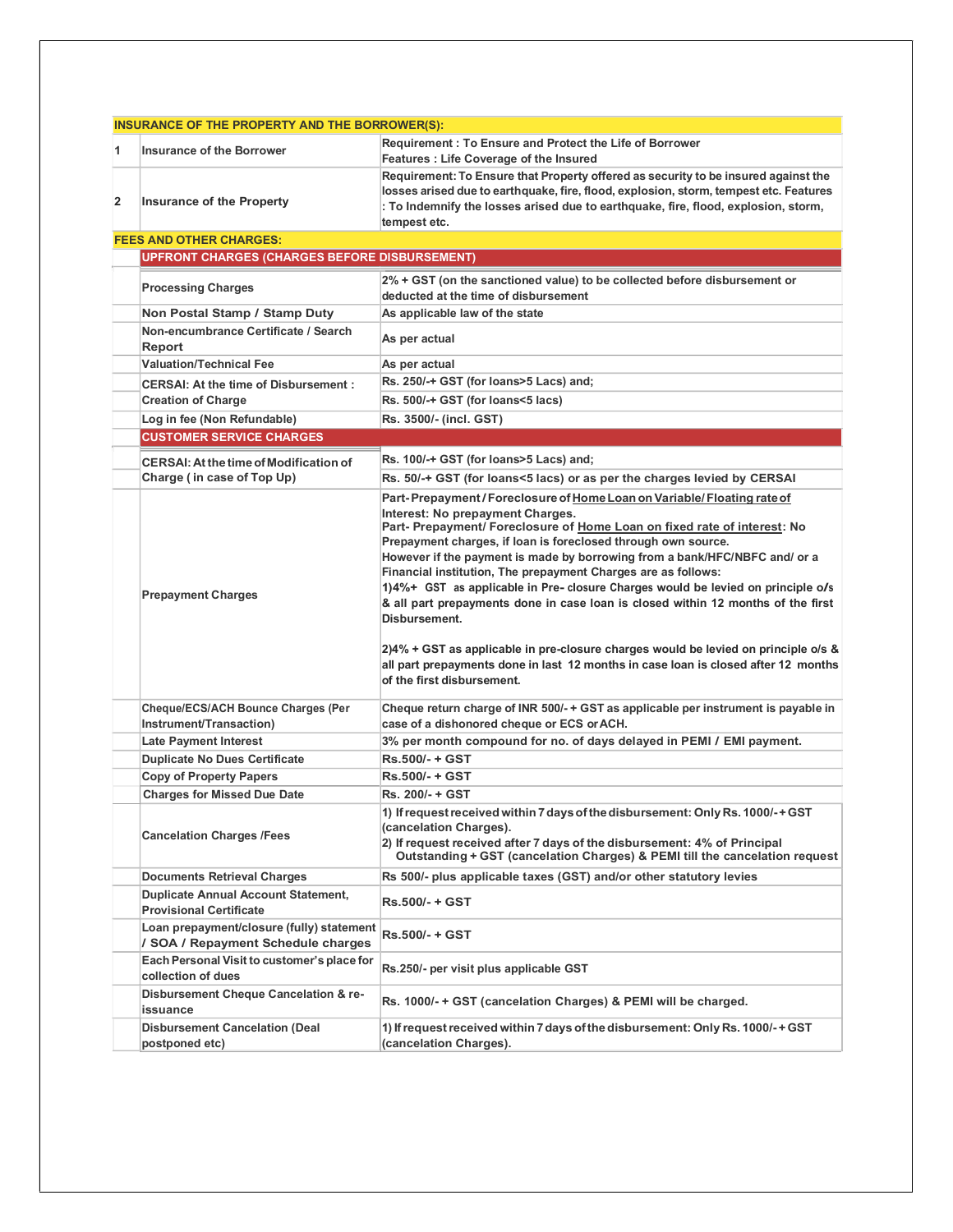|                                                                                    | 2) If request received after 7 days of the disbursement: 4% of Principal<br>Outstanding + GST (cancelation Charges) & PEMI till the cancelation request |
|------------------------------------------------------------------------------------|---------------------------------------------------------------------------------------------------------------------------------------------------------|
| Cheque/ECS Swapping Charges (per set):                                             | $Rs. 500 + GST$                                                                                                                                         |
| <b>Complaint Handling Charges</b>                                                  | <b>NIL</b>                                                                                                                                              |
| <b>CHARGES AT THE TIME OF FORECLOSURE</b>                                          |                                                                                                                                                         |
| <b>Cash Collection Charges (Only FC)</b>                                           | Rs. 5/- per Thousand for Cash Collection + GST                                                                                                          |
| CERSAI: At the time of Loan Closure: -<br>Satisfaction of Charge (removal of lien) | <b>NIL</b>                                                                                                                                              |
| Document Custodian Fees                                                            | Rs. 500/-+GST Per Month (Chargeable after 30 days of closure of the Loan<br>Account)                                                                    |

|                |                                                                                | $\epsilon$ ) ii request received arter $\iota$ uays or the uisbursement. $\rightarrow$ /0 or Frincipal<br>Outstanding + GST (cancelation Charges) & PEMI till the cancelation request                                                                                       |
|----------------|--------------------------------------------------------------------------------|-----------------------------------------------------------------------------------------------------------------------------------------------------------------------------------------------------------------------------------------------------------------------------|
|                | Cheque/ECS Swapping Charges (per set):                                         | $Rs. 500 + GST$                                                                                                                                                                                                                                                             |
|                | <b>Complaint Handling Charges</b>                                              | NIL                                                                                                                                                                                                                                                                         |
|                | <b>CHARGES AT THE TIME OF FORECLOSURE</b>                                      |                                                                                                                                                                                                                                                                             |
|                | <b>Cash Collection Charges (Only FC)</b>                                       | Rs. 5/- per Thousand for Cash Collection + GST                                                                                                                                                                                                                              |
|                | CERSAI: At the time of Loan Closure: -                                         |                                                                                                                                                                                                                                                                             |
|                | Satisfaction of Charge (removal of lien)                                       | <b>NIL</b>                                                                                                                                                                                                                                                                  |
|                | <b>Document Custodian Fees</b>                                                 | Rs. 500/-+GST Per Month (Chargeable after 30 days of closure of the Loan<br>Account)                                                                                                                                                                                        |
|                | GST rate of 18%.                                                               | Note: * The Govt. of India has implemented the Good & Service Tax (GST) effective from 1st July, 2017. Consequently, the Service<br>Tax rate (including cess) of 15%, as applicable to the products & services rendered by financial institutions, has been replaced by the |
|                | <b>SECURITY / COLLATERAL FOR THE LOAN:</b>                                     |                                                                                                                                                                                                                                                                             |
|                | Mortgage of Below mentioned property in Favour of STAR HOUSING FINANCE LIMITED |                                                                                                                                                                                                                                                                             |
|                | <b>Property Mortgaged:</b>                                                     |                                                                                                                                                                                                                                                                             |
|                | <b>Other Security:</b>                                                         |                                                                                                                                                                                                                                                                             |
|                | <b>Detail of Guarantor(s):</b>                                                 |                                                                                                                                                                                                                                                                             |
|                | <b>CONDITION FOR THE DISBURSEMENT OF LOAN:</b>                                 |                                                                                                                                                                                                                                                                             |
|                | The Loan is subject to the below conditions;                                   |                                                                                                                                                                                                                                                                             |
|                | <b>Any Special Condition:</b>                                                  |                                                                                                                                                                                                                                                                             |
|                | <b>PROCEDURE OF RECOVERY OF OVERDUES ARE AS FOLLOWS:</b>                       |                                                                                                                                                                                                                                                                             |
|                | <b>Upto two PEMI / EMI outstanding</b>                                         | a. You will be informed via sms, phone calls or our representative would be visiting<br>personally                                                                                                                                                                          |
|                | More than two PEMI / EMI outstanding                                           | b. Along with point a, legal notice is sent informing PEMI / EMI overdues                                                                                                                                                                                                   |
|                | More than three PEMI / EMI outstanding                                         | c. Total loan recall notice is being sent & legal proceedings are started.                                                                                                                                                                                                  |
|                | <b>ANNUAL OUTSTANDING BALANCE</b><br><b>STATEMENT</b>                          | <b>Within 30 days of closure of financial year</b>                                                                                                                                                                                                                          |
|                | <b>CUSTOMER SERVICES:</b>                                                      |                                                                                                                                                                                                                                                                             |
|                |                                                                                | For any assistance and information you can connect the Customer Care Center of the company through below modes between the Working                                                                                                                                          |
|                | Hours from 10:30 AM to 6:00 PM.                                                |                                                                                                                                                                                                                                                                             |
|                | 1. Contact to the branch manager/branch in charge of the branch nearby you     |                                                                                                                                                                                                                                                                             |
|                | 2. Call to our Customer care No:- +91 6377770825 / +91 88280 36610             |                                                                                                                                                                                                                                                                             |
|                | You can also write to our Customer care E-mail Id:- info@starhfl.com           |                                                                                                                                                                                                                                                                             |
|                | You can also write to us via our website: www.starhfl.com                      |                                                                                                                                                                                                                                                                             |
|                |                                                                                | You can collect the following documents by visiting our branch, timelines are mentioned for the same:                                                                                                                                                                       |
|                | <b>Loan Account Statement</b>                                                  | <b>Within 3 working days</b>                                                                                                                                                                                                                                                |
|                | <b>Photocopy of the title documents</b>                                        | <b>Within 15 working days</b>                                                                                                                                                                                                                                               |
|                | Return of Original document on closure of the                                  | <b>Within 15 working days</b>                                                                                                                                                                                                                                               |
| Ioan           |                                                                                |                                                                                                                                                                                                                                                                             |
|                |                                                                                |                                                                                                                                                                                                                                                                             |
|                | <b>I/WE ACKNOWLEDGE THAT:</b>                                                  |                                                                                                                                                                                                                                                                             |
| 1.             | collecting my/our application form.                                            | I/We have not made any payments in cash, bearer cheque or kind along with or in connection with this application to the executive                                                                                                                                           |
| $\mathbf{2}^-$ |                                                                                | All other terms and condition of the contract will be as per our loan agreement signed by you.                                                                                                                                                                              |
| 3              |                                                                                | This offer is valid for 90 days, subject to submission and fulfillment of all required document for the proposed loan.                                                                                                                                                      |
| 4              |                                                                                | Company may withdraw this offer, if any information/document provided by you seems doubtful.                                                                                                                                                                                |
| 5.             |                                                                                | Please read our agreement carefully for executing the same, our executive will help you in understanding/clarifying any clause if you                                                                                                                                       |
|                | required.<br><b>CUSTOMER GRIEVANCE MECHANISM</b>                               |                                                                                                                                                                                                                                                                             |